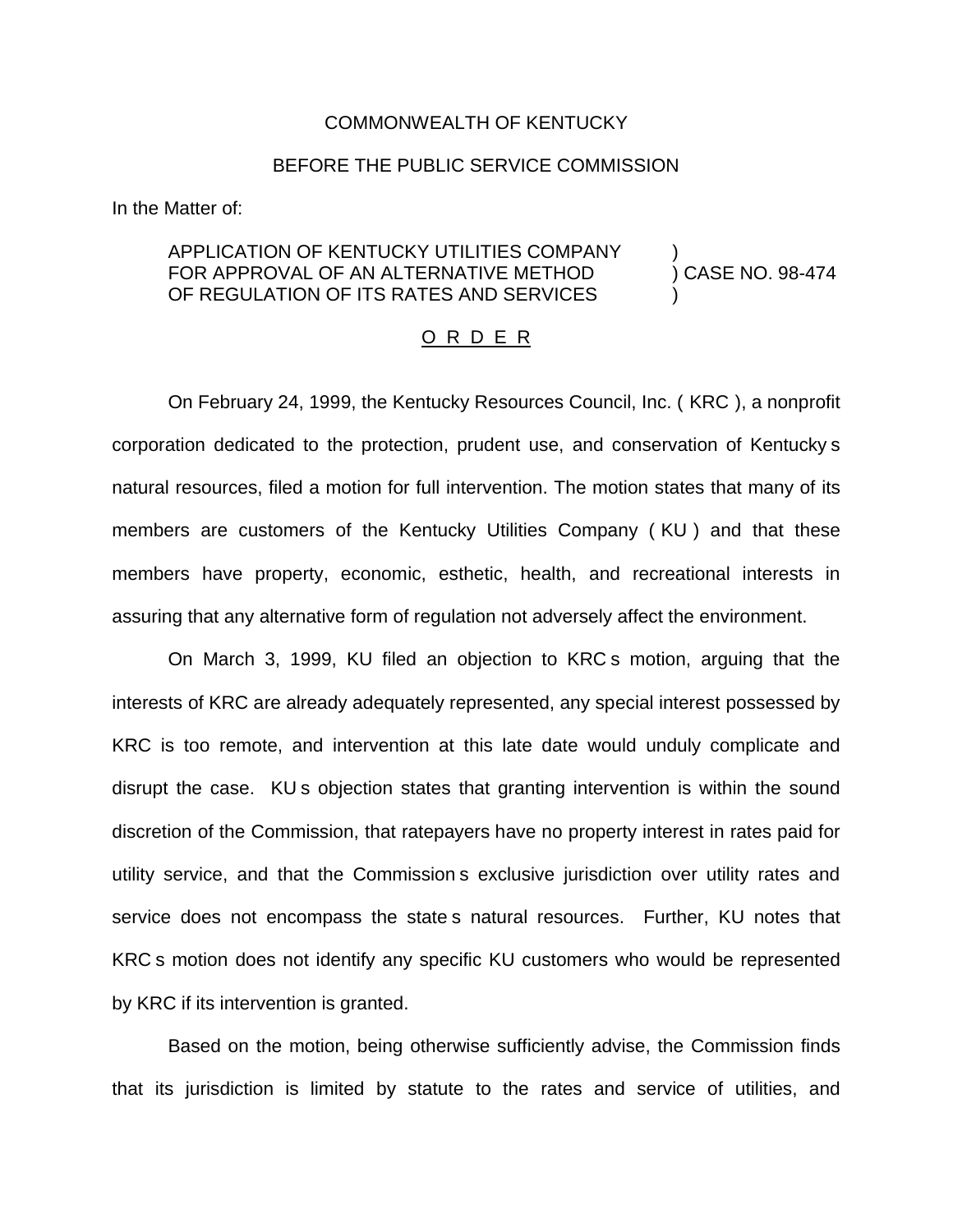ratepayers do not possess any property rights in the rates they pay for service. While environmental and esthetic issues are, by statute, properly considered in certain Commission proceedings, the record here does not indicate that this is one of those proceedings. However, to the extent that KRC raises economic, conservation, and efficiency issues, they may be relevant and proper for consideration. Intervention has traditionally been granted to customers who appear to have a special interest in a Commission proceeding. KRC should not be foreclosed at this stage from having an opportunity to develop and present issues that are within our jurisdiction over rates and service. In the event KRC does raise issues that are beyond our jurisdiction, objections will be considered at that time. The Commission does, however, find merit in KU s observation that KRC has not disclosed the identity of any KU customers that it represents.

It appears to the Commission that KRC has a special interest which is not otherwise adequately represented, and that KRC s intervention is likely to present issues and develop facts that will assist the Commission in fully considering this case without unduly complicating or disrupting the proceedings. Therefore, the Commission will grant KRC s motion to intervene, but KRC should file within 10 days a notice setting forth the names and addresses of one or more customers of KU that it represents in this proceeding.

# IT IS HEREBY ORDERED that:

1. The motion of KRC to intervene is granted.

-2-